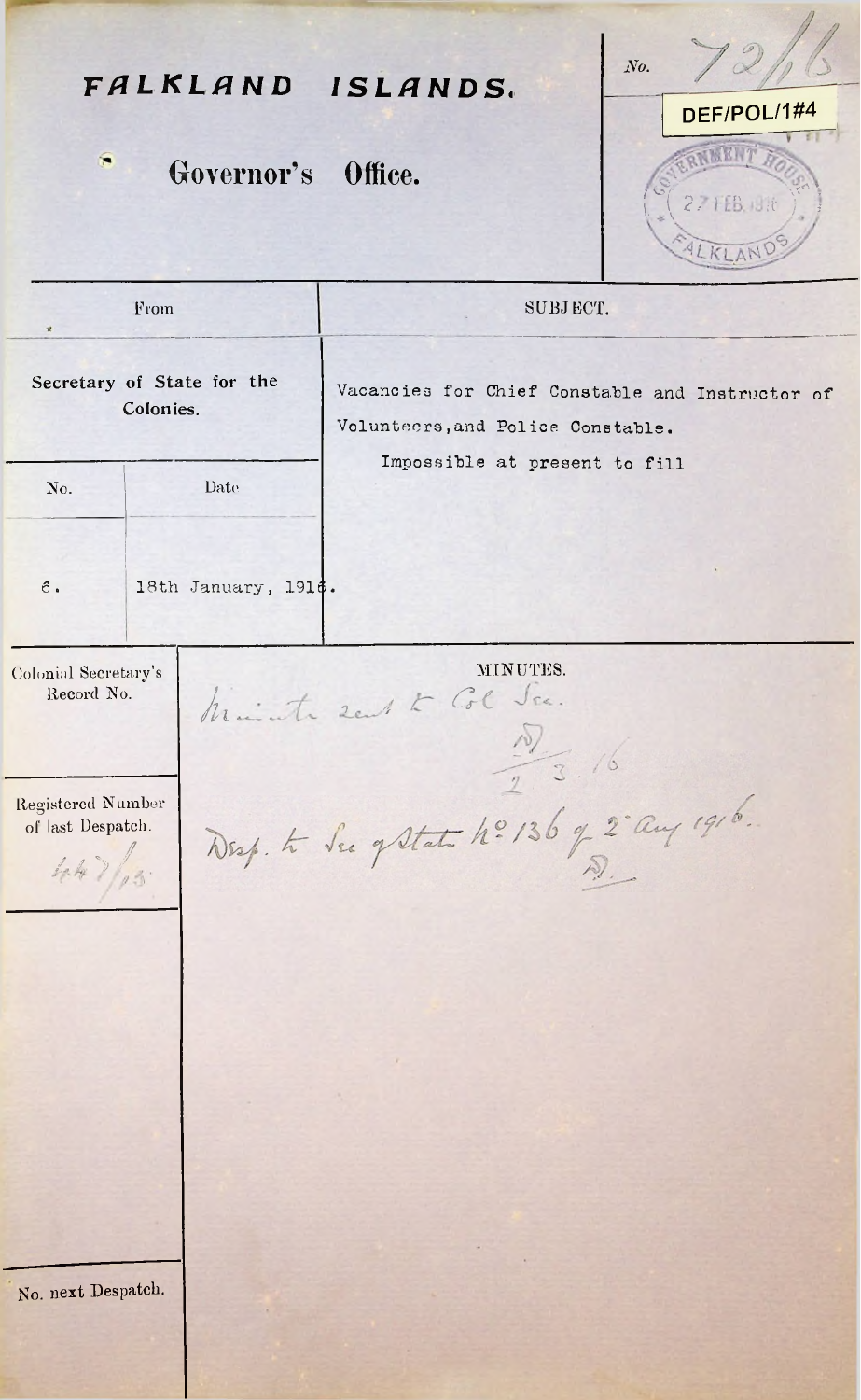$72/6$ 

Honcurable Colonial Secretary.

Please inform the Officer Commanding the Volunteers that the Becretary of State has informed me that it has been impossible in present circumstances to obtain the services of a suitable candidate for appointment of Chief Constable and Instructor of Volunteers, hut that on the termination of the war the best candidate availatle will be In the interval the Secretary of State confidently hopes that the Volunteers will continue to shew the same patriotic devotion to their military duties which they displayed during the early meathe of the war when they deserved well of the Colony. selected *t*

The Officer Commanding the Volunteers should convey this message from Mr. Secretary Bonar Law h- the members c\* the Perce.

"山杭州 頭 (切口) を

a)> *1* Governor. *t*

2nd March, 1916.

 $(S/S. 6/6)$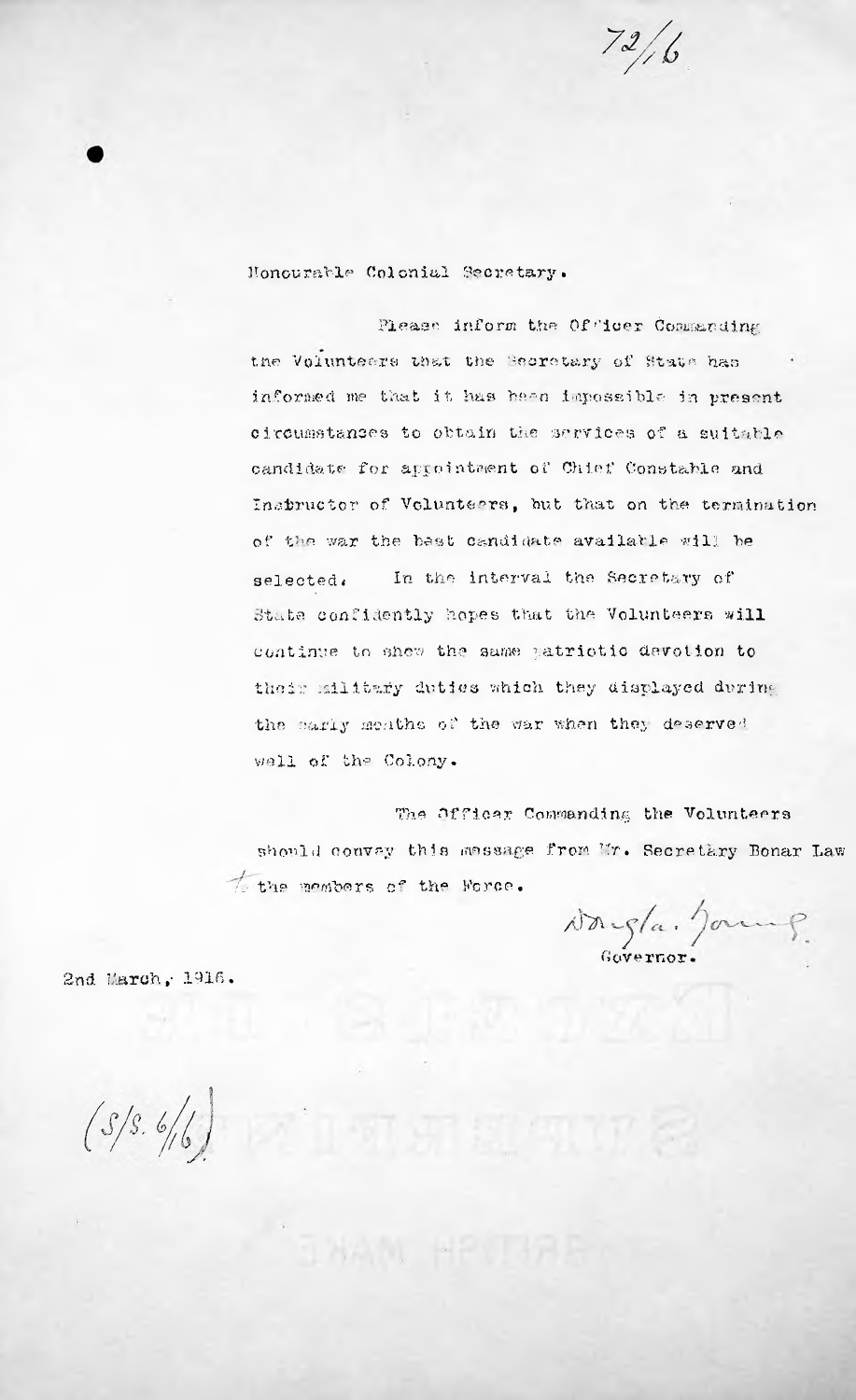

FALKLAND ISLANDS.

**NO: 6,**

Downing Street,  $\mathscr{B}_{\mu}^{\prime\ell}$ January, 1916.

Sir,

<sup>I</sup> have the honour to acknowledge the receipt of your despatch No. 169 of the 7th December and to inform you that I regret that it is impossible in present circumstances to obtain the services of suitable candidates for appointment as (a) Chief Constable and Instructor of Volunteers or (b) Police Constable.

2. As regards the post of Instructor of Volunteers you may rest assured that, on the termination of the war, the best candidate available will be selected; and, in the interval, <sup>I</sup> request that you will make it known that <sup>I</sup> confidently hope that the Volunteers will continue to shew the same patriotic devotion to their military duties which they displayed during the early months of the war when they deserved well of the Colony.

I have the honour to be.

Sir,

Your most obedient. humble servant,

1. Bonne Zawn

GOVERNOR

&c., &c., &c., W. D. YOUNG, ESQ., C.M.G.,